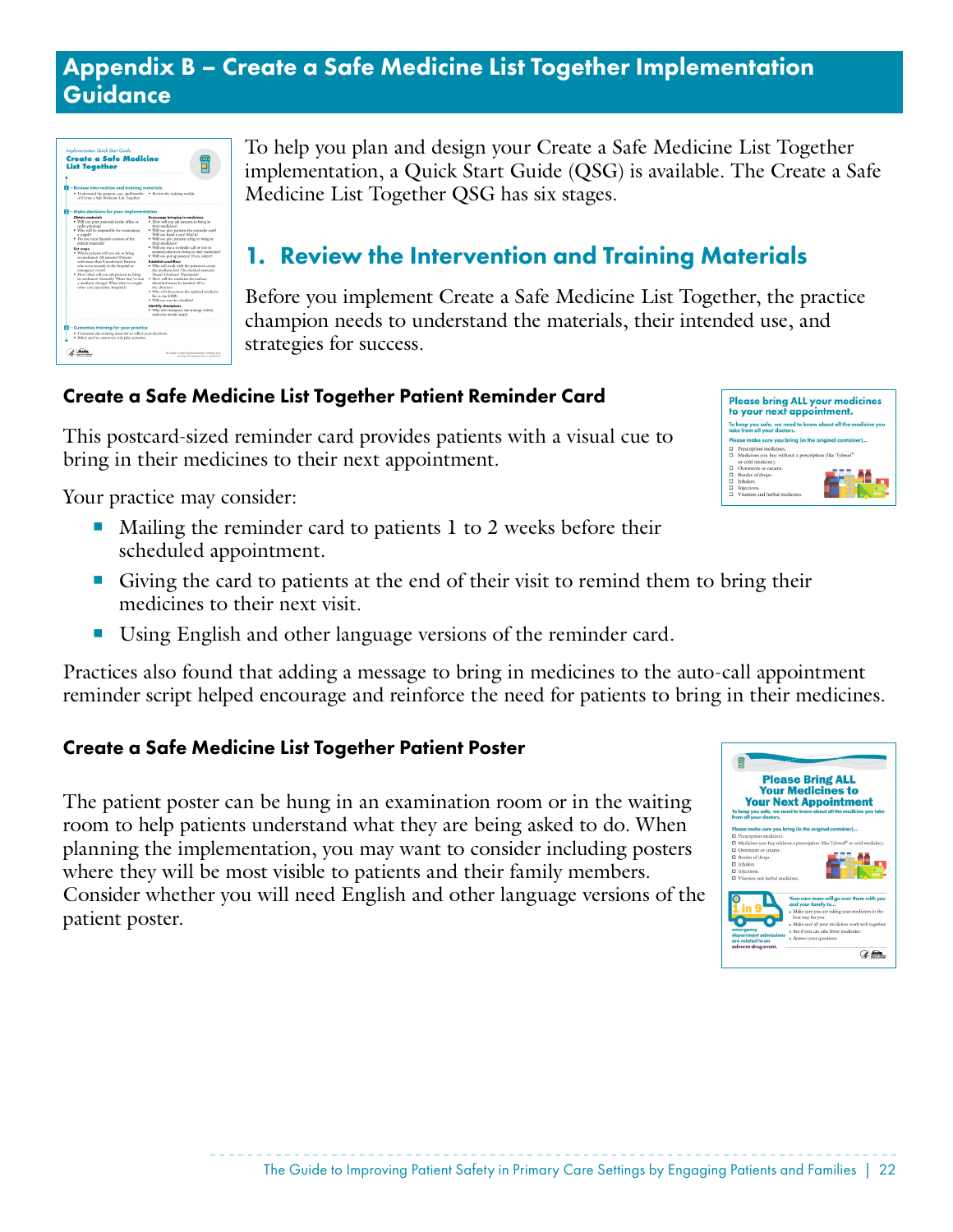#### Procedure To Create a Medicine List

The Procedure To Create a Medicine List provides the steps to take to create a safe medicine list together. This procedure includes steps to take before the appointment, to create the medicine list if the patient has brought in the medicines, and to create the medicine list if the patient has not brought in the medicines. It also includes steps for the clinician during the appointment.

### Create a Safe Medicine List Together Checklists

The Create a Safe Medicine List Together strategy has two checklists: one checklist to use when patients bring in their medicines and another checklist to use when they do not. These checklists are based on the procedure, which provides more detail if needed.

The checklists will be helpful when first adopting the intervention in practice. Once your team is comfortable with the process, they may need to use the checklists less often, but keeping them on hand attached to the computer station for quick reference may support consistent application of the strategy.

### Create a Safe Medicine List Together Training Toolkit

The training toolkit provides slides, scripts to use for what to say to patients about bringing in their medicines, role play scenarios to practice the strategy, and a training guide ("How To Use the Training Toolkit") to help with training and adoption. The training toolkit should be used by the practice champion and would be most successfully used in collaboration with a clinical and staff champion.

#### Overcoming Barriers to Medicine Adherence

This job aid provides some quick tips on how to overcome some of the most common barriers to medicine adherence. This tool can be used during the training as a handout and kept on hand for quick reference. It will be particularly useful during the early adoption phase of the strategy.





| <b></b>                                                                                                                                                                                               |                                                                                                                                   |
|-------------------------------------------------------------------------------------------------------------------------------------------------------------------------------------------------------|-----------------------------------------------------------------------------------------------------------------------------------|
| · Training slides with speaker notes.                                                                                                                                                                 |                                                                                                                                   |
| · Role play scenarios for practice.                                                                                                                                                                   |                                                                                                                                   |
| · Scripts that care team members can use.                                                                                                                                                             |                                                                                                                                   |
| How should I train my practice?                                                                                                                                                                       |                                                                                                                                   |
| about how you will implement the strategy.                                                                                                                                                            | 1. Customize the slides, role play seenarios, and scripts to reflect the decisions you have made                                  |
| 2. Decide who within the practice will receive training. You may want to train clinicians<br>and staff together, or you may want staff training to have a different focus than clinician<br>training. |                                                                                                                                   |
| 3. Schedule a training meeting (or several meetings). If possible, try to schedule training<br>meetings of at least 15 minutes.                                                                       |                                                                                                                                   |
| 4. Present the training.                                                                                                                                                                              |                                                                                                                                   |
| 5. Conduct role play seematios to give your staff practice opportunities.                                                                                                                             |                                                                                                                                   |
| 6. Provide staff with copies of the scripts you have chosen.                                                                                                                                          |                                                                                                                                   |
|                                                                                                                                                                                                       | The Guide to Improving Patient Selett in Primers Care<br>All residence that a discussion of the second control of the second con- |

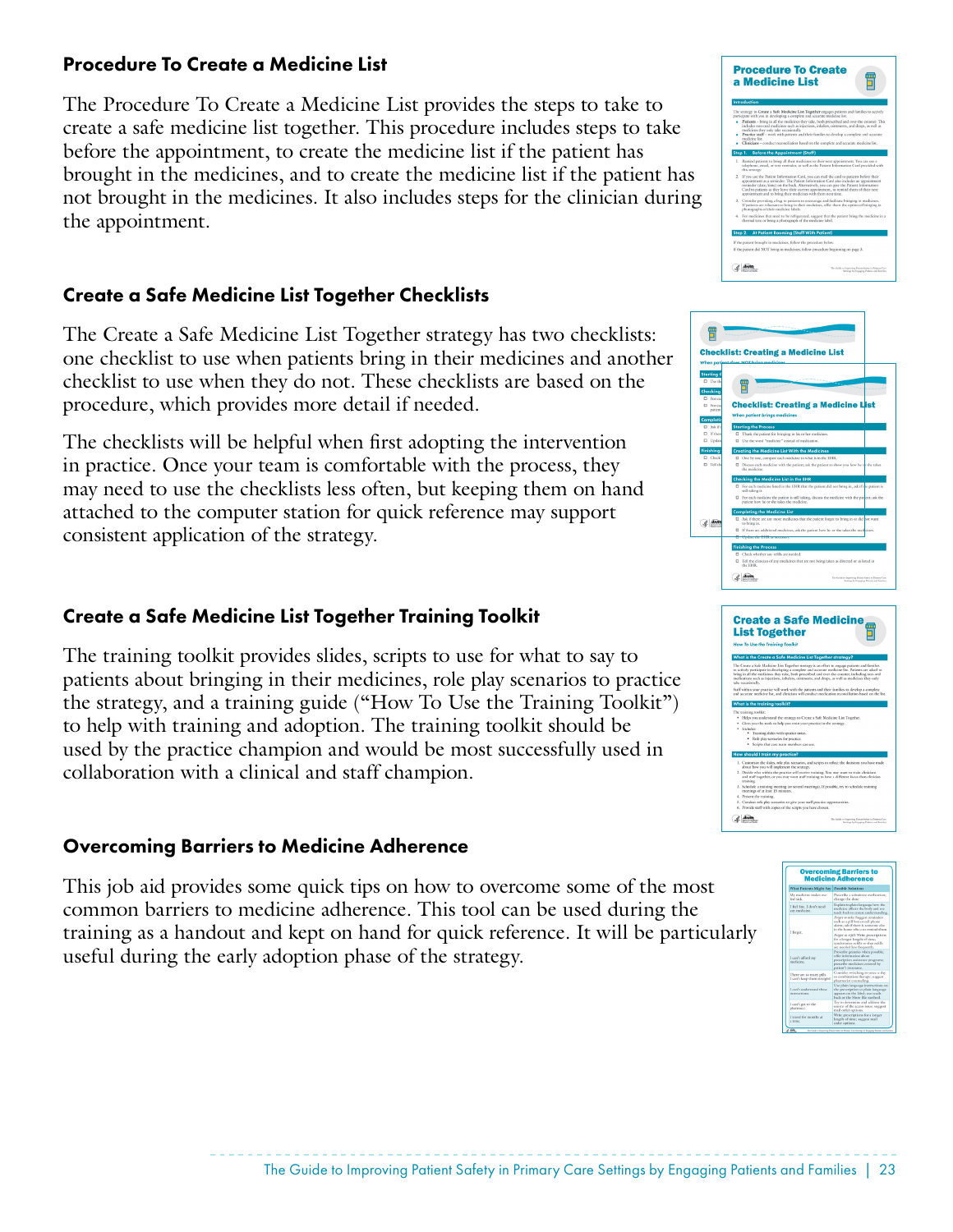## 2. Make Decisions for Your Implementation

You will need to make several decisions to support the design of your Create a Safe Medicine List Together implementation. These are listed in the Quick Start Guide and include decisions on:

- How you will obtain materials,
- What the scope of your implementation will be,
- What the workflow will be in your implementation,
- How you will encourage and reinforce the use of the strategy, and
- Who will champion the implementation.

# 3. Customize the Training for Your Practice

The Create a Safe Medicine List Together strategy includes a training guide, slides, scripts, and role play scenarios for you to use for team training. You will need to customize the slides and the scripts to reflect the decisions you make on how to implement the strategy in your practice.

It is important to practice the approach to Create a Safe Medicine List Together for when patients brings in their medicines and for the cases when patients do not. This way your team members will be able to handle any scenario they are presented with.

## 4. Train Team Members

You should organize initial training sessions to inform staff and clinical teams of the implementation, its goals, and the processes that will be piloted during the initial adoption.

Ideally, trainings should be between 15 and 30 minutes and leverage existing meetings to minimize disruption. Make sure you have copies of the materials for everyone who is attending the training session so they can practice and feel comfortable with the strategy and how to use each material during implementation. Provide enough time to answer questions and discuss any concerns.

Practicing through role play is very important. Try to find opportunities to practice, such as staff meetings, huddles, and "Lunch & Learns."

# 5. Go Live With Implementation

Once your team is trained and materials are obtained and ready to use, it is time to go live with the Create a Safe Medicine List Together strategy.

- Inform staff and clinical teams of the go live date and timelines for initial adoption and evaluation.
- Reinforce the training by using staff meetings and huddles to discuss challenges to implementation and share success stories. These discussions should be held at least weekly during the initial implementation period. This will promote the Create a Safe Medicine List Together strategy and encourage its sustained adoption.